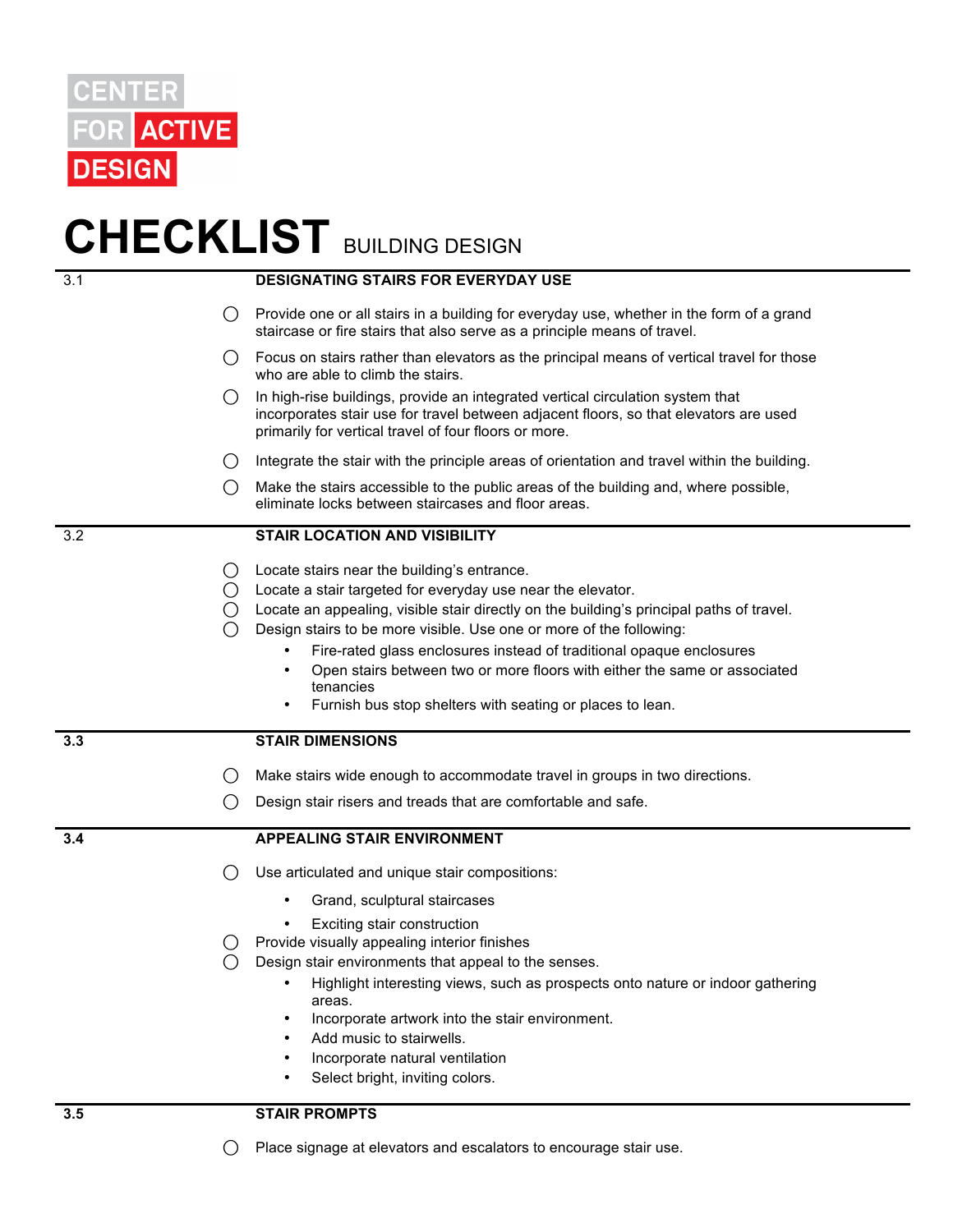- $\bigcap$  Locate stair prompts where they will be most visible.
- $\bigcap$  Design informational and motivational messages to be linguistically and culturally appropriate to the building's users.
	- Use multilingual messages compatible with the building users.
	- Match motivational message with building users' sensibilities and travel motivations.
	- Use age appropriate messages.

## **3.6 ELEVATORS AND ESCALATORS**

- $\bigcap$  Design elevators to be less prominent than the stairs for people who can use the stairs, while providing elevator access for people with disabilities.
	- Locate elevators out of direct view from the building's entrance.
	- Do not program the elevators to return to the ground floor and rest in the open position when not in use.
	- Refrain from visually highlighting and articulating the elevator while visually emphasizing the stairs provided for everyday use.
	- In high-rise commercial buildings, consider creating a secondfloor lobby accessible from ground level by a grand or open stair.
	- Consider limiting the number, size, and capacity of elevators to the minimum required by code, where appropriate.
	- Consider reducing the elevator travel speed or the cab door open-and-close speeds, particularly in low-rise buildings.

## **3.7 BUILDING PROGRAMMING**

- $\bigcirc$  Locate building functions to encourage brief bouts of walking to commonly used amenities within a building.
	- In work environments, organize functions such as restrooms, lunchrooms, or cafeteria, photocopy rooms, mailrooms, shared equipment spaces, staff lounges, and meeting rooms a pleasant walking distance from individual work spaces.
	- In large-scale multiple-building developments, provide for tenant spaces that can accommodate newsstands, post offices, places to purchase healthy food, and other functions.
	- In mixed-use buildings, locate common functions in the lobby area to promote walking to routine lunchtime and after-work or after-school activities.
	- In residential environments, place functions such as community and recreational spaces, mailrooms, and management offices on an alternative floor or a pleasant walking distance from individual residences and building entrances.
- $\bigcirc$  Consider locating the principal building lobby functions on the second floor accessible by a prominent grand stair or ramp.
- ⃝ Locate shared functions on alternative floors, adjacent to staircases or ramps.
- $\bigcirc$  When arranging a building's program, consider the capacities and ages of specific inhabitants.
- ⃝Encourage personal interaction in addition to electronic communication.

## **3.8 APPEALING AND SUPPORTIVE WALKING ROUTES**

- $\bigcirc$  Provide visually appealing environments along paths of travel.
- ⃝Provide day lighting along paths of travel.
- $\bigcap$  Provide supportive infrastructure along walking routes
	- Restrooms
	- Drinking fountains or water refilling stations
	- **Benches**
	- Provide information about walking routes within and around the building.
- ⃝Provide incremental distance markers.